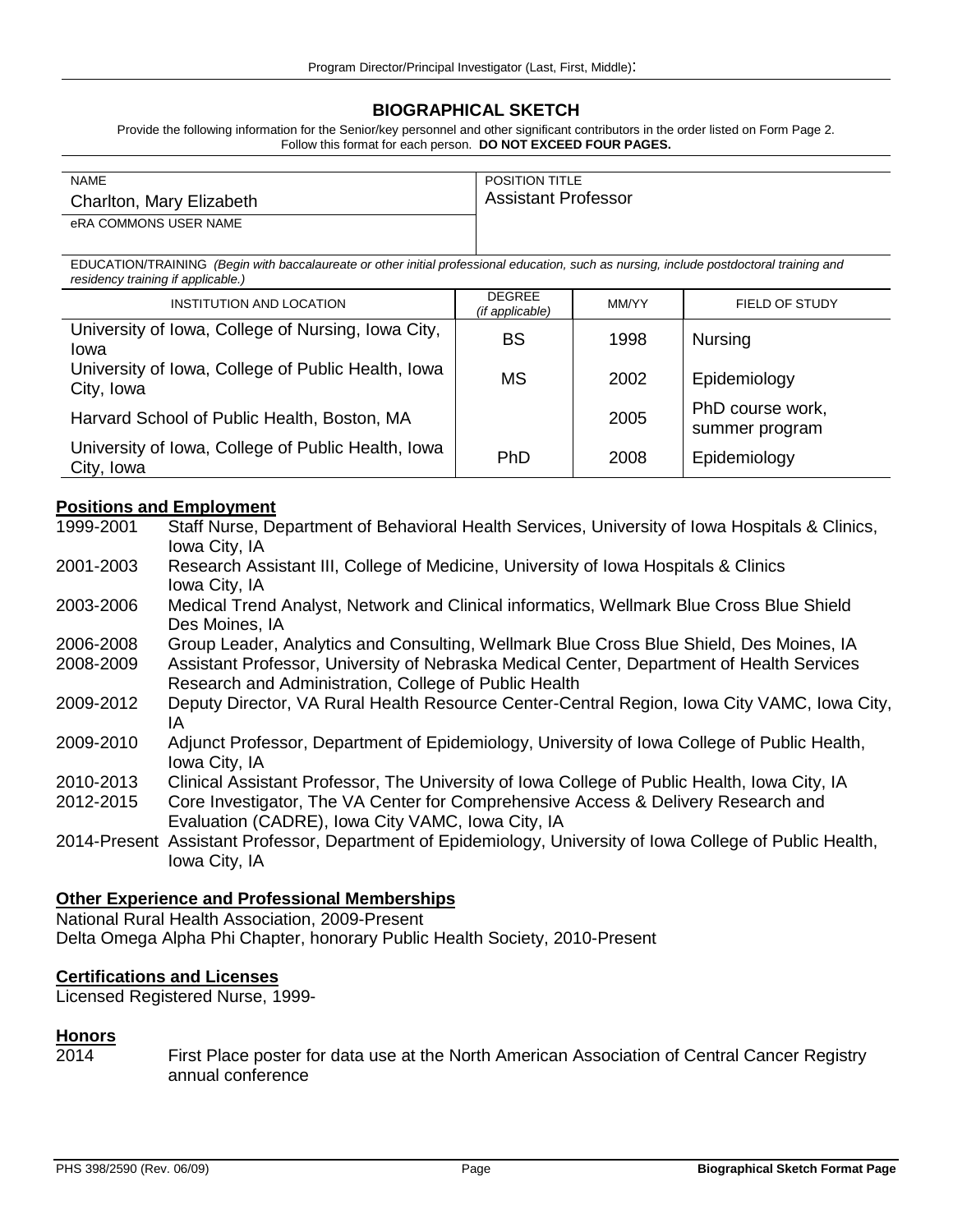# **Selected Peer-reviewed Publications (2012-present, in chronological order)**

- 1. Kaboli PJ, Shivapour DM, Henderson MS, Ishani A, **Charlton ME**. The Impact of Primary Care Co-Management on Quality of Care. Journal of Primary Care and Community Health. 3(1) Jan 2012.
- 2. Lund BC, **Charlton ME**, Steinman MA, Kaboli PJ. Prescribing Quality Variation in Elder Veterans by Region and Rural Residence. Journal of Rural Health. Spring 2013: 29(2):172-179.
- 3. Aburizik A, Dindo L, Kaboli PJ, **Charlton ME**, Klein D, Turvey C. A Pilot Randomized Controlled Trial of a Depression and Disease Management Program Delivered by Phone. Journal of Affective Disorders. Nov 2013: 769-774. PMID: 23871127.
- 4. **Charlton ME**, Lin C, Dingfeng J, Stitzenberg KB, Pendergast JF, Chrischilles EA, Wallace RB. Factors associated with use of pre-operative chemoradiation therapy for rectal cancer in the Cancer Care Outcomes Research and Surveillance Consortium. American Journal of Clinical Oncology. Dec 2013. 36(6):572-579. PMCID: PMC3556239. PMCID: PMC3556239.
- 5. Malhotra A, Sarrazin MV, **Charlton ME**, Rosenthal G. Comparison of Colorectal Cancer Screening in Veterans Based on the Location of Primary Care Clinics. Journal of Primary Care and Community Health Jan 2014: 5(1):24-29. PMID: 24327586.
- 6. **Charlton ME**, Mengeling MA, Halfdanarson TR, Makki N, Malhotra A, Klutts JS, Levy BT, Kaboli PJ. Evaluation of a Home-Based Colorectal Cancer Screening Intervention in a Rural State. Journal of Rural Health. Summer 2014; 30(3): 322-32. PMID: 24164375. PMCID: PMC4266988.
- 7. Hrabe JE, Sherman SK, **Charlton ME**, Cromwell J, Byrn J. The Effect of BMI on Outcomes in Proctectomy. Diseases of the Colon and Rectum. May 2014 57(5):608-15. PMID: 24819101.
- 8. Sherman SK, Hrabe JE, Belding-Schmitt ME, **Charlton ME**, Cromwell J. Development of an Improved Risk Calculator for Complications in Proctectomy. Journal of GI Surgery. May 2014; 18(5):986-94. PMID: 24395071. PMCID: PMC4016157.
- 9. Schlichting JA, Mengeling MA, Halfdanarson TR, Makki N, Malhotra A, Klutts JS, Levy BT, Kaboli PJ, **Charlton ME**,. Increasing colorectal cancer screening in an overdue population: participation and cost impacts of adding telephone calls to a FIT mailing program. medici Journal of Community Health*.* Apr 2014; 39(2):239–47. PMID: 24499966. PMCID: PMC4267004.
- 10. Wong AC, Stock S, Schrag D, Kahn KL, Slaz T, **Charlton ME**, Rogers SO, Goodman KA, Keating NL. Physicians' Beliefs about the Benefits and Risks of Adjuvant Therapies for Stage II and Stage III Colorectal Cancer. Journal of Oncology Practice*.* Sept 2014; 10(5):e360-7. PMID: 24986112. PMCID: PMC4161733.
- 11. **Charlton ME**, Cromwell J. Association between surgeon characteristics and their preferences for guideline concordant staging and treatment for rectal cancer. American Journal of Surgery Nov 2014; 208(5): 817- 23. PMID: 24997492. PMCID: PMC4267050.
- 12. Turvey C, Klein D, Hogan T, Simon S, **Charlton ME**, Vaughan-Sarrazin M, Zulman D, Dindo L, Wakefield W, Nazi K. Use of the Blue Button Feature of the Department of Veteran's Affairs Online Patient Portal for Patient Initiated Health Information Exchange. Journal of the American Medical Informatics Association Jul-Aug 2014; 21(4): 657-63. PMID: 24740865. PMCID: PMC4078285.
- 13. Byrn JB, Hrabe JE, **Charlton ME**. An initial experience with 85 consecutive robotic assisted rectal dissections: Improved operating times and lower costs with experience. Surgical Endoscopy*.* Nov. 2014; 28(11):3101-7. PMID: 24928229.
- 14. Wittrock SM, Ono S, Stewart K, Schacht Reisinger H, **Charlton ME**. Unclaimed Healthcare Benefits: A Mixed-Method Analysis of Rural Veterans. Journal of Rural Health. Jan 2015; 31(1):35-46. PMID: 25052886.
- 15. Gaglioti A, Wittrock S, Cozad A , Stewart K, Lampman MA, Schact Reisinger H, Ono S, **Charlton ME**. Non-VA Primary Care Providers' Perspectives on Co-Management for Rural Veterans. Military Medicine. Nov 2014; 179(11): 1236-43. PMID: 25373047
- 16. Altekruse S, **Charlton ME**, Chen VW, Hsieh MC, Jessup J, Ries L, Ruiz BA. Analysis of Stage and Clinical/Prognostic Factors for Colon and Rectal Cancer from SEER Registries: Collaborative Stage Data Collection System, Version 1 & Version 2. Cancer. Dec 2014; 120(Suppl 23): 3793-806. PMID: 25412391; PMCID: PMC4239669.
- 17. **Charlton ME**, Kohler B, Adamo P. Analysis of the Impact of SEER Collaborative Stage Data Collection System on bladder cancer cases. Cancer. Dec 2014; 120(Suppl 23): 3815-25. PMID: 25412393; PMCID: PMC4267579.